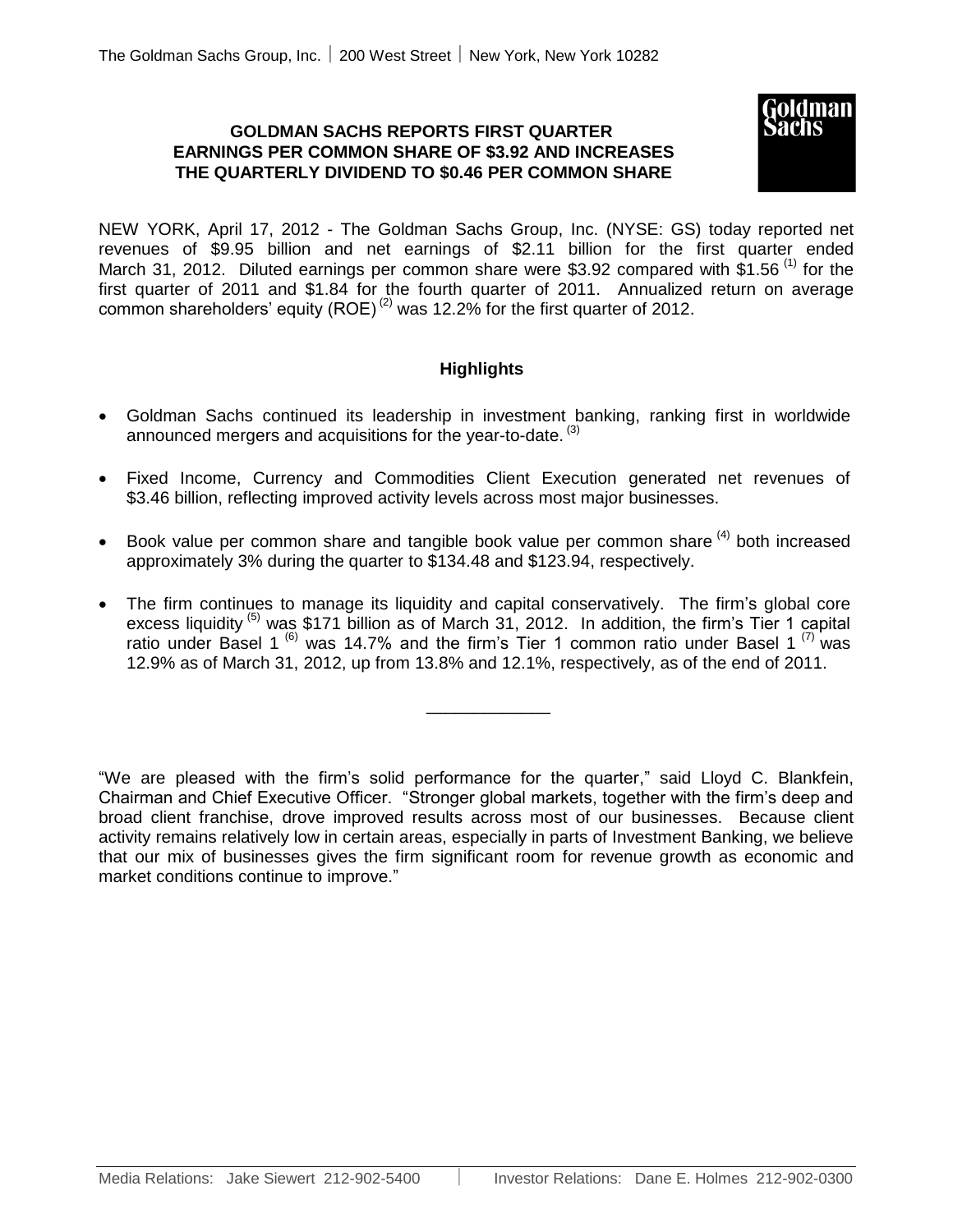### **Net Revenues**

## **Investment Banking**

Net revenues in Investment Banking were \$1.15 billion, 9% lower than the first quarter of 2011 and 35% higher than the fourth quarter of 2011. Net revenues in Financial Advisory were \$489 million, 37% higher than the first quarter of 2011. Net revenues in the firm's Underwriting business were \$665 million, 27% lower than the first quarter of 2011. Net revenues in equity underwriting were significantly lower than the first quarter of 2011, primarily reflecting a decline in industry-wide activity. Net revenues in debt underwriting were lower compared with a strong first quarter of 2011, primarily reflecting a decline in leveraged finance activity. The firm's investment banking transaction backlog was essentially unchanged compared with the end of 2011. <sup>(8)</sup>

## **Institutional Client Services**

Net revenues in Institutional Client Services were \$5.71 billion, 14% lower than the first quarter of 2011 and 87% higher than the fourth quarter of 2011.

Net revenues in Fixed Income, Currency and Commodities Client Execution were \$3.46 billion, 20% lower than a solid first quarter of 2011, as higher net revenues in interest rate products were more than offset by lower net revenues in the other major businesses. During the first quarter of 2012, Fixed Income, Currency and Commodities Client Execution operated in an environment generally characterized by tighter credit spreads and improved activity levels compared with the fourth quarter of 2011.

Net revenues in Equities were \$2.25 billion, 3% lower than the first quarter of 2011, as higher net revenues in equities client execution, reflecting an increase in derivatives, were more than offset by lower commissions and fees, consistent with lower market volumes. Securities services net revenues were essentially unchanged compared with the first quarter of 2011. During the first quarter of 2012, Equities operated in an environment generally characterized by an increase in global equity prices and lower volatility levels compared with the fourth quarter of 2011.

The net loss attributable to the impact of changes in the firm's own credit spreads on borrowings for which the fair value option was elected was approximately \$225 million for the first quarter of 2012.

#### **Investing & Lending**

Net revenues in Investing & Lending were \$1.91 billion for the first quarter of 2012. An increase in global equity prices and tighter credit spreads contributed to positive results in Investing & Lending. Results for the first quarter of 2012 included a gain of \$169 million from the firm's investment in the ordinary shares of Industrial and Commercial Bank of China Limited (ICBC), net gains of \$891 million from other investments in equities (with public and private equities each contributing approximately one-half of the net gains), net gains and net interest of \$585 million from debt securities and loans, and other net revenues of \$266 million, principally related to the firm's consolidated entities held for investment purposes.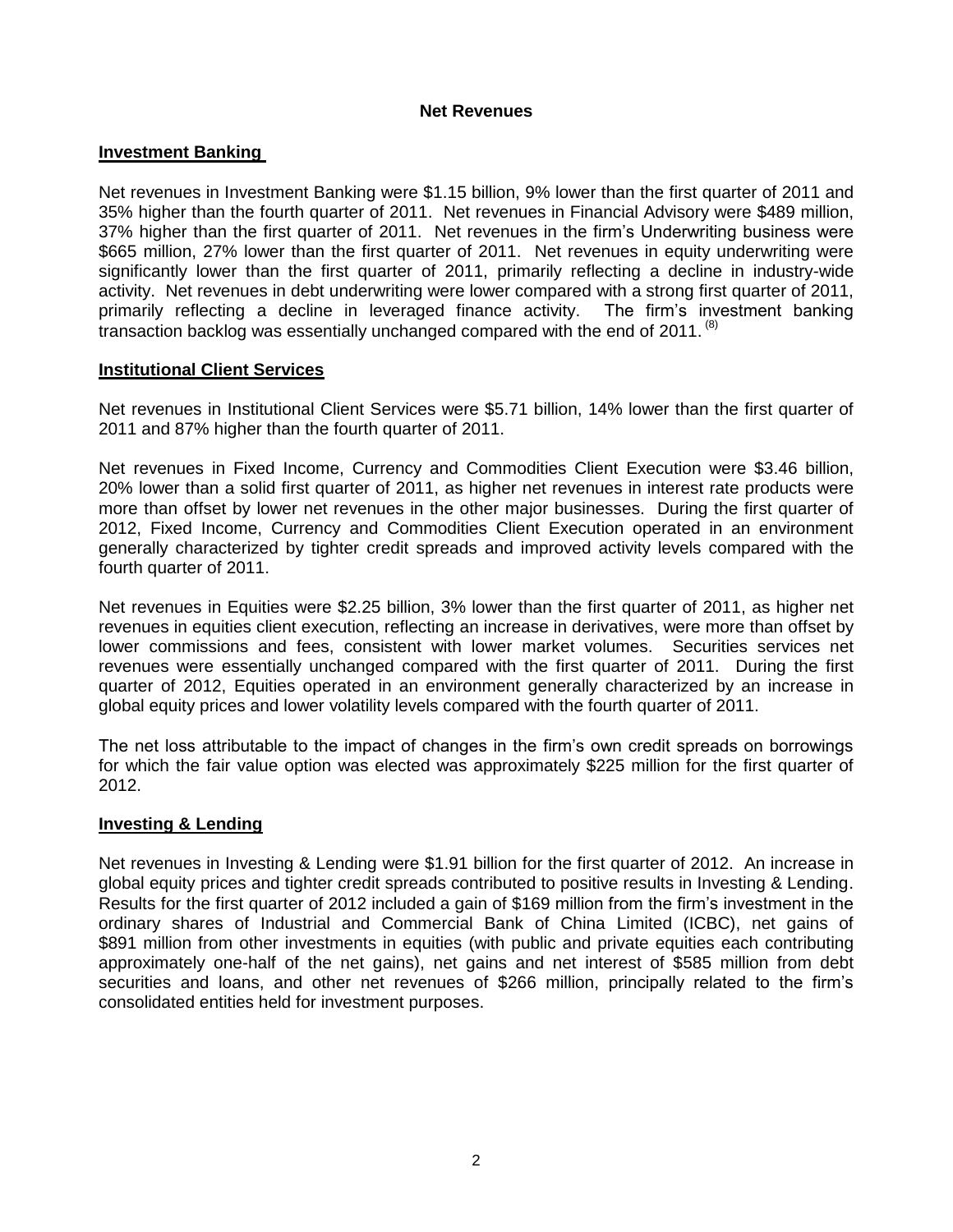#### **Investment Management**

Net revenues in Investment Management were \$1.18 billion, 8% lower than the first quarter of 2011 and 7% lower than the fourth quarter of 2011. The decrease in net revenues compared with the first quarter of 2011 was primarily due to lower management and other fees and lower transaction revenues. During the quarter, assets under management decreased \$4 billion to \$824 billion, reflecting net outflows of \$26 billion, including net outflows in money market assets and, to a lesser extent, equity and alternative investment assets. This decrease was partially offset by net market appreciation of \$22 billion, primarily in equity and fixed income assets.

## **Expenses**

Operating expenses were \$6.77 billion, 14% lower than the first quarter of 2011 and 41% higher than the fourth quarter of 2011.

#### **Compensation and Benefits**

The accrual for compensation and benefits expenses (including salaries, estimated year-end discretionary compensation, amortization of equity awards and other items such as benefits) was \$4.38 billion for the first quarter of 2012, a 16% decline compared with the first quarter of 2011. The ratio of compensation and benefits to net revenues for the first quarter of 2012 was 44.0%. Total staff<sup>(9)</sup> decreased 3% compared with the end of 2011.

#### **Non-Compensation Expenses**

Non-compensation expenses were \$2.39 billion, 9% lower than the first quarter of 2011 and 8% lower than the fourth quarter of 2011. The decrease compared with the first quarter of 2011 reflected lower impairment charges, lower market development expenses, principally reflecting the impact of expense reduction initiatives, lower occupancy expenses and lower brokerage, clearing, exchange and distribution fees. These decreases were partially offset by increased reserves related to the firm's insurance business. The first quarter of 2012 included impairment charges related to consolidated investments of \$116 million and net provisions for litigation and regulatory proceedings of \$59 million.

#### **Provision for Taxes**

The effective income tax rate for the first quarter of 2012 was 33.7%, up from 28.0% for 2011. The increase in the effective income tax rate was primarily due to the earnings mix and a decrease in the impact of permanent benefits.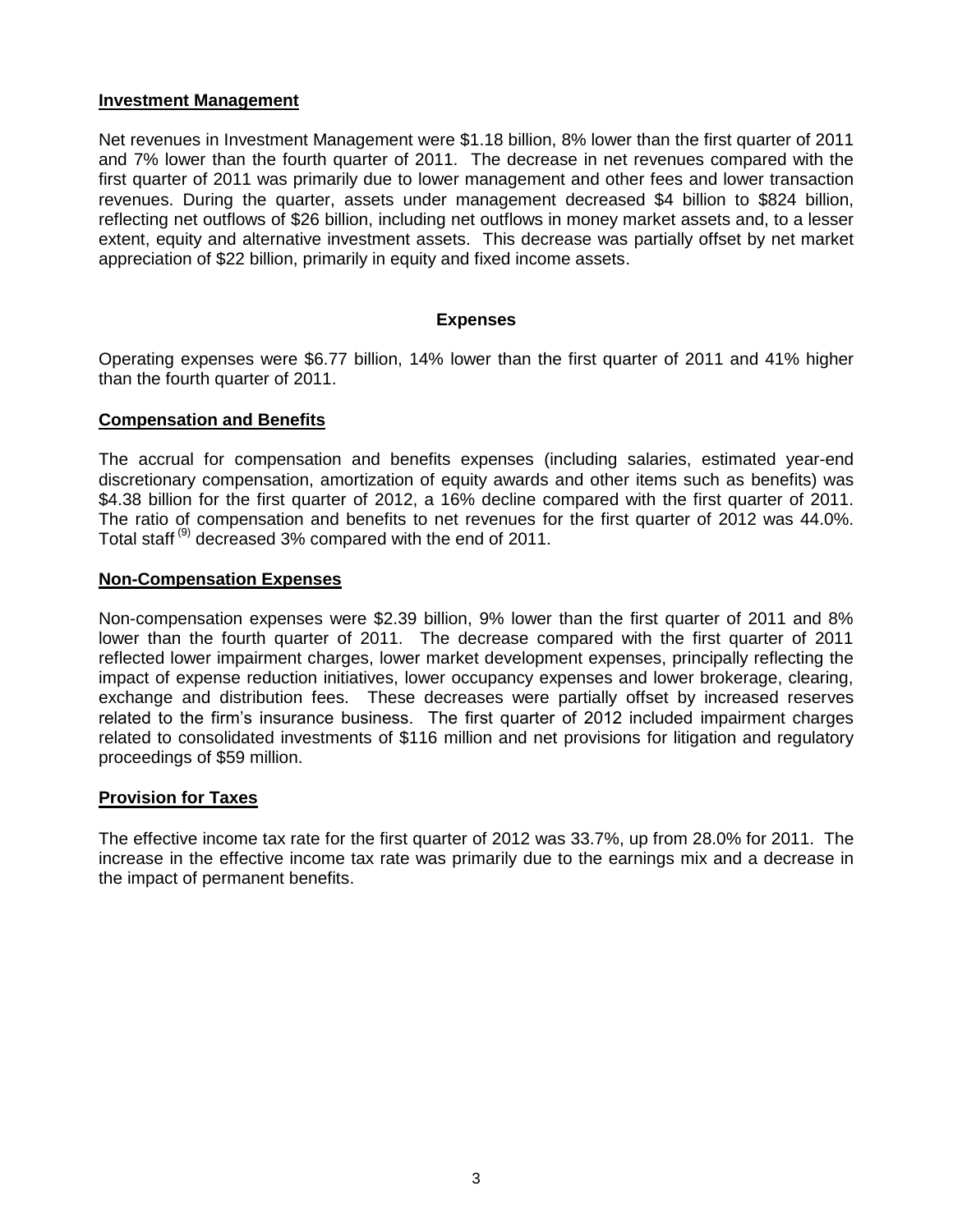#### **Capital**

As of March 31, 2012, total capital was \$243.25 billion, consisting of \$71.66 billion in total shareholders' equity (common shareholders' equity of \$68.56 billion and preferred stock of \$3.10 billion) and \$171.59 billion in unsecured long-term borrowings. Book value per common share was \$134.48 and tangible book value per common share  $^{(4)}$  was \$123.94, both approximately 3% higher compared with the end of 2011. Book value and tangible book value per common share are based on common shares outstanding, including restricted stock units granted to employees with no future service requirements, of 509.8 million at period end.

During the quarter, the firm repurchased 3.3 million shares of its common stock at an average cost per share of \$111.28, for a total cost of \$362 million. The remaining share authorization under the firm's existing repurchase program is 60.3 million shares. (10)

Under the regulatory capital guidelines currently applicable to bank holding companies (Basel 1), the firm's Tier 1 capital ratio  $^{(6)}$  was 14.7% and the firm's Tier 1 common ratio  $^{(7)}$  was 12.9% as of March 31, 2012, up from 13.8% and 12.1%, respectively, as of the end of 2011.

## **Other Balance Sheet and Liquidity Metrics**

- $\bullet$  Total assets  $(11)$  were \$951 billion as of March 31, 2012, compared with \$923 billion as of December 31, 2011.
- Level 3 assets  $(11)$  were \$48 billion as of March 31, 2012, essentially unchanged compared with December 31, 2011 and represented 5.0% of total assets.
- The firm's global core excess liquidity  $(5)$  was \$171 billion as of March 31, 2012 and averaged \$167 billion for the first quarter of 2012, unchanged compared with the average for the fourth quarter of 2011.

#### **Dividends**

The Board of Directors of The Goldman Sachs Group, Inc. increased the firm's quarterly dividend to \$0.46 per common share from \$0.35 per common share. The dividend will be paid on June 28, 2012 to common shareholders of record on May 31, 2012. The firm declared dividends of \$234.38, \$387.50, \$250.00 and \$250.00 per share of Series A Preferred Stock, Series B Preferred Stock, Series C Preferred Stock and Series D Preferred Stock, respectively (represented by depositary shares, each representing a 1/1,000th interest in a share of preferred stock), to be paid on May 10, 2012 to preferred shareholders of record on April 25, 2012.

\_\_\_\_\_\_\_\_\_\_\_\_\_\_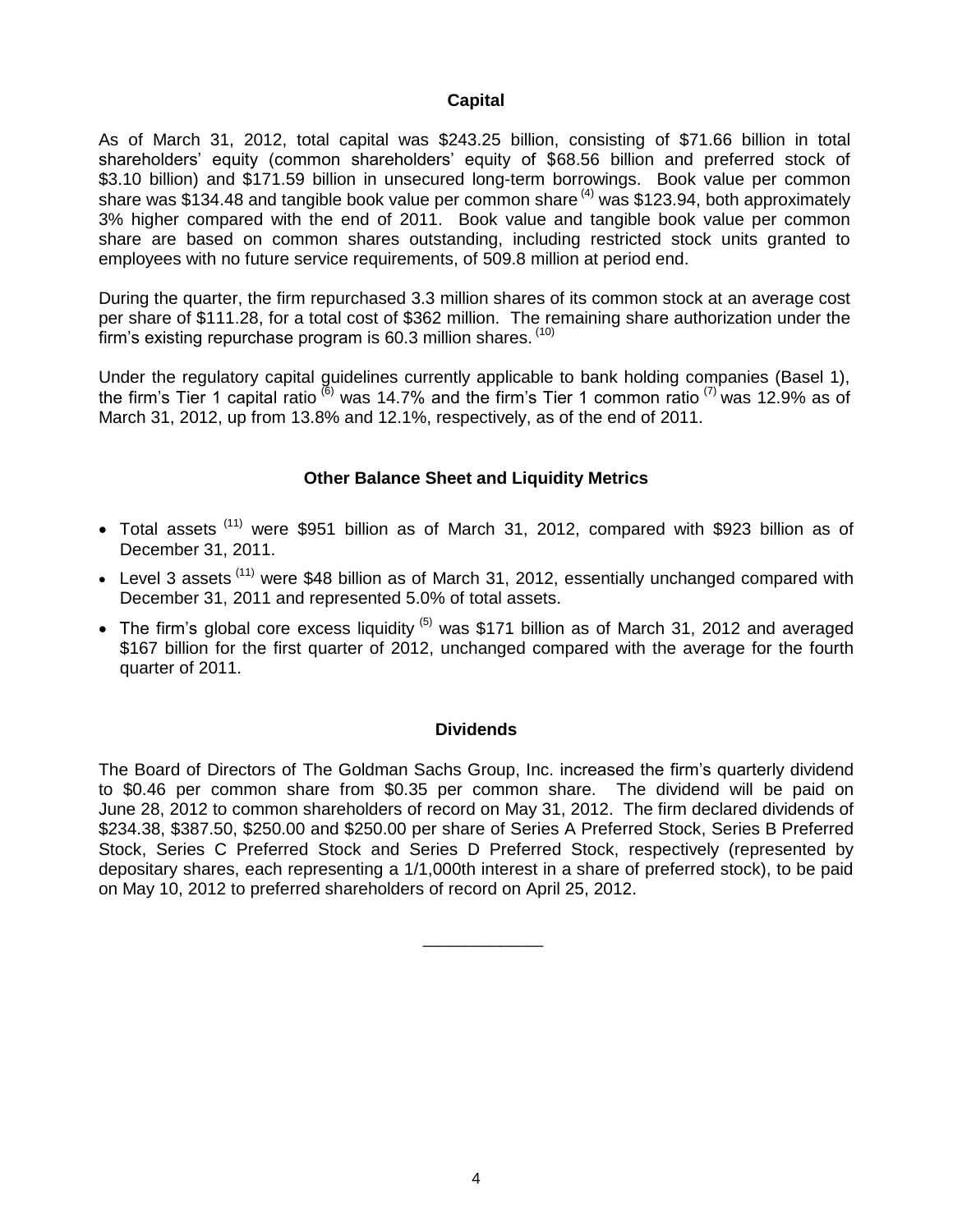The Goldman Sachs Group, Inc. is a leading global investment banking, securities and investment management firm that provides a wide range of financial services to a substantial and diversified client base that includes corporations, financial institutions, governments and high-net-worth individuals. Founded in 1869, the firm is headquartered in New York and maintains offices in all major financial centers around the world.

#### Cautionary Note Regarding Forward-Looking Statements

This press release contains "forward-looking statements" within the meaning of the safe harbor provisions of the U.S. Private Securities Litigation Reform Act of 1995. Forward-looking statements are not historical facts, but instead represent only the firm's beliefs regarding future events, many of which, by their nature, are inherently uncertain and outside of the firm's control. It is possible that the firm's actual results and financial condition may differ, possibly materially, from the anticipated results and financial condition indicated in these forward-looking statements. For a discussion of some of the risks and important factors that could affect the firm's future results and financial condition, see "Risk Factors" in Part I, Item 1A of the firm's Annual Report on Form 10-K for the year ended December 31, 2011.

Certain of the information regarding the firm's capital ratios, risk-weighted assets, total assets, level 3 assets and global core excess liquidity consist of preliminary estimates. These estimates are forward-looking statements and are subject to change, possibly materially, as the firm completes its financial statements.

Statements about the firm's investment banking transaction backlog also may constitute forward-looking statements. Such statements are subject to the risk that the terms of these transactions may be modified or that they may not be completed at all; therefore, the net revenues, if any, that the firm actually earns from these transactions may differ, possibly materially, from those currently expected. Important factors that could result in a modification of the terms of a transaction or a transaction not being completed include, in the case of underwriting transactions, a decline or continued weakness in general economic conditions, outbreak of hostilities, volatility in the securities markets generally or an adverse development with respect to the issuer of the securities and, in the case of financial advisory transactions, a decline in the securities markets, an inability to obtain adequate financing, an adverse development with respect to a party to the transaction or a failure to obtain a required regulatory approval. For a discussion of other important factors that could adversely affect the firm's investment banking transactions, see "Risk Factors" in Part I, Item 1A of the firm's Annual Report on Form 10-K for the year ended December 31, 2011.

#### Conference Call

A conference call to discuss the firm's results, outlook and related matters will be held at 9:30 am (ET). The call will be open to the public. Members of the public who would like to listen to the conference call should dial 1-888-281-7154 (U.S. domestic) or 1-706-679-5627 (international). The number should be dialed at least 10 minutes prior to the start of the conference call. The conference call will also be accessible as an audio webcast through the Investor Relations section of the firm's web site, *www.gs.com/shareholders*. There is no charge to access the call. For those unable to listen to the live broadcast, a replay will be available on the firm's web site or by dialing 1-855-859-2056 (U.S. domestic) or 1-404-537-3406 (international) passcode number 57180378, beginning approximately two hours after the event. Please direct any questions regarding obtaining access to the conference call to Goldman Sachs Investor Relations, via e-mail, at gs-investor-relations@gs.com.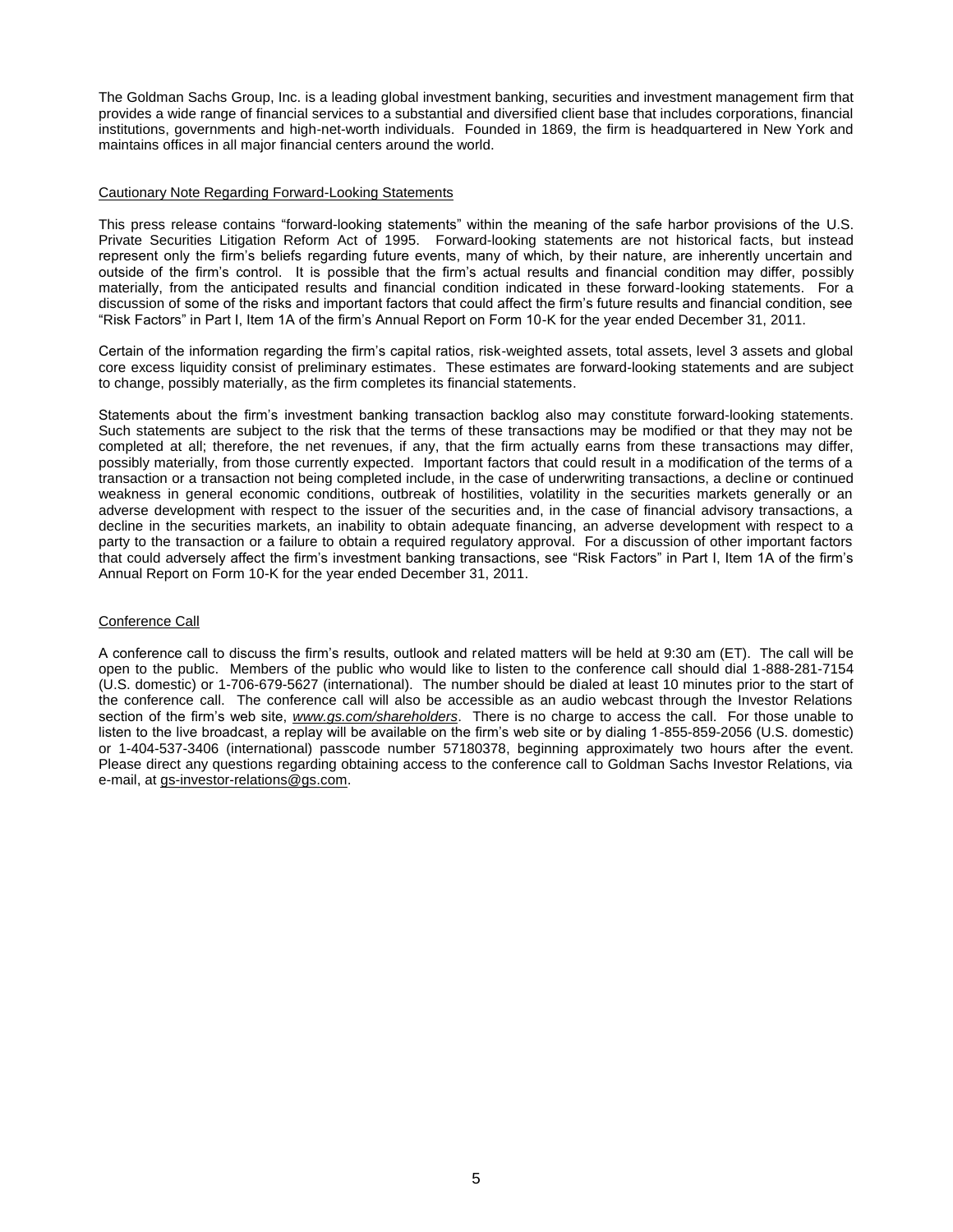#### **THE GOLDMAN SACHS GROUP, INC. AND SUBSIDIARIES SEGMENT NET REVENUES (UNAUDITED)** *\$ in millions*

|                                                         | <b>Three Months Ended</b> |                   |    | % Change From        |                   |                      |                   |
|---------------------------------------------------------|---------------------------|-------------------|----|----------------------|-------------------|----------------------|-------------------|
|                                                         |                           | March 31,<br>2012 |    | December 31,<br>2011 | March 31,<br>2011 | December 31,<br>2011 | March 31,<br>2011 |
| <b>Investment Banking</b><br><b>Financial Advisory</b>  | \$                        | 489               | \$ | 470                  | \$<br>357         | $\overline{4}$       | %<br>37 %         |
| Equity underwriting                                     |                           | 255               |    | 191                  | 426               | 34                   | (40)              |
| Debt underwriting                                       |                           | 410               |    | 196                  | 486               | 109                  | (16)              |
| <b>Total Underwriting</b>                               |                           | 665               |    | 387                  | 912               | 72                   | (27)              |
| <b>Total Investment Banking</b>                         |                           | 1,154             |    | 857                  | 1,269             | 35                   | (9)               |
| <b>Institutional Client Services</b>                    |                           |                   |    |                      |                   |                      |                   |
| Fixed Income, Currency and Commodities Client Execution |                           | 3,458             |    | 1,363                | 4,325             | 154                  | (20)              |
| Equities client execution                               |                           | 1,050             |    | 526                  | 979               | 100                  | 7                 |
| Commissions and fees                                    |                           | 834               |    | 782                  | 971               | $\overline{7}$       | (14)              |
| Securities services                                     |                           | 367               |    | 385                  | 372               | (5)                  | (1)               |
| <b>Total Equities</b>                                   |                           | 2,251             |    | 1,693                | 2,322             | 33                   | (3)               |
| <b>Total Institutional Client Services</b>              |                           | 5,709             |    | 3,056                | 6,647             | 87                   | (14)              |
| <b>Investing &amp; Lending</b>                          |                           |                   |    |                      |                   |                      |                   |
| <b>ICBC</b>                                             |                           | 169               |    | 388                  | 316               | (56)                 | (47)              |
| Equity securities (excluding ICBC)                      |                           | 891               |    | 384                  | 1,054             | 132                  | (15)              |
| Debt securities and loans                               |                           | 585               |    | (221)                | 1,024             | N.M.                 | (43)              |
| Other $(12)$                                            |                           | 266               |    | 321                  | 311               | (17)                 | (14)              |
| Total Investing & Lending                               |                           | 1,911             |    | 872                  | 2,705             | 119                  | (29)              |
| <b>Investment Management</b>                            |                           |                   |    |                      |                   |                      |                   |
| Management and other fees                               |                           | 1,003             |    | 1,016                | 1,048             | (1)                  | (4)               |
| Incentive fees                                          |                           | 58                |    | 141                  | 74                | (59)                 | (22)              |
| <b>Transaction revenues</b>                             |                           | 114               |    | 107                  | 151               | 7                    | (25)              |
| <b>Total Investment Management</b>                      |                           | 1,175             |    | 1,264                | 1,273             | (7)                  | (8)               |
| Total net revenues                                      |                           | 9,949             | \$ | 6,049                | \$<br>11,894      | 64                   | (16)              |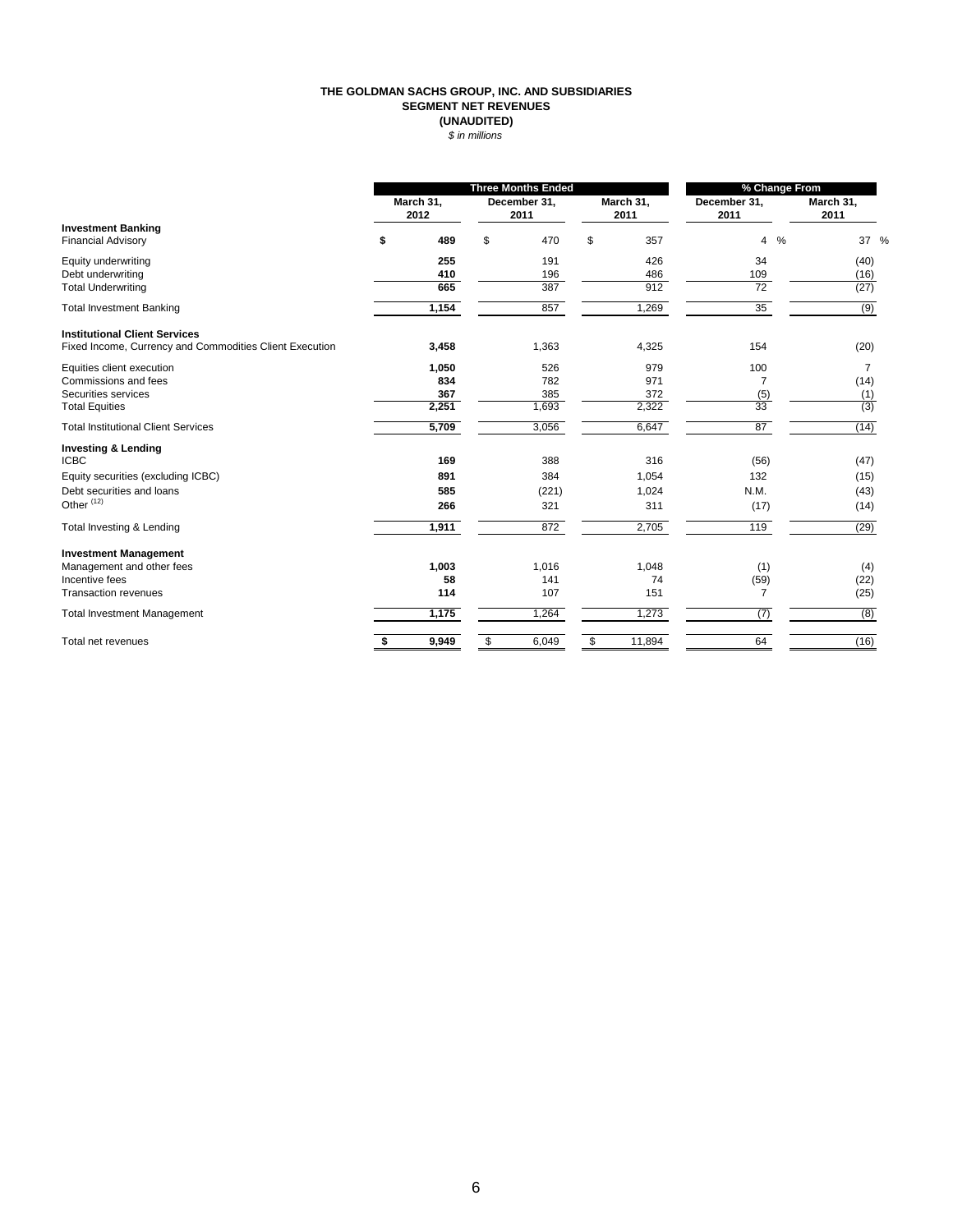#### **THE GOLDMAN SACHS GROUP, INC. AND SUBSIDIARIES CONSOLIDATED STATEMENTS OF EARNINGS (UNAUDITED)**

*In millions, except per share amounts and total staff*

|                                                     |           | <b>Three Months Ended</b> |    |              |    |           | % Change From  |              |   |
|-----------------------------------------------------|-----------|---------------------------|----|--------------|----|-----------|----------------|--------------|---|
|                                                     | March 31, |                           |    | December 31, |    | March 31, | December 31,   | March 31,    |   |
|                                                     |           | 2012                      |    | 2011         |    | 2011      | 2011           | 2011         |   |
| <b>Revenues</b>                                     |           |                           |    |              |    |           |                |              |   |
| Investment banking                                  | \$        | 1,160                     | \$ | 863          | \$ | 1,269     | 34             | %<br>$(9)$ % |   |
| Investment management                               |           | 1,105                     |    | 1,196        |    | 1,174     | (8)            | (6)          |   |
| Commissions and fees                                |           | 860                       |    | 804          |    | 1,019     | $\overline{7}$ | (16)         |   |
| Market making                                       |           | 3,905                     |    | 1,289        |    | 4,462     | N.M.           | (12)         |   |
| Other principal transactions                        |           | 1,938                     |    | 832          |    | 2,612     | 133            | (26)         |   |
| Total non-interest revenues                         |           | 8,968                     |    | 4,984        |    | 10,536    | 80             | (15)         |   |
| Interest income                                     |           | 2,833                     |    | 3,032        |    | 3,107     | (7)            | (9)          |   |
| Interest expense                                    |           | 1,852                     |    | 1,967        |    | 1,749     | (6)            | 6            |   |
| Net interest income                                 |           | 981                       |    | 1,065        |    | 1,358     | (8)            | (28)         |   |
| Net revenues, including net interest income         |           | 9,949                     |    | 6,049        |    | 11,894    | 64             | (16)         |   |
| <b>Operating expenses</b>                           |           |                           |    |              |    |           |                |              |   |
| Compensation and benefits                           |           | 4,378                     |    | 2,208        |    | 5,233     | 98             | (16)         |   |
| Brokerage, clearing, exchange and distribution fees |           | 567                       |    | 560          |    | 620       | $\mathbf{1}$   | (9)          |   |
| Market development                                  |           | 117                       |    | 138          |    | 179       | (15)           | (35)         |   |
| Communications and technology                       |           | 196                       |    | 211          |    | 198       | (7)            | (1)          |   |
| Depreciation and amortization                       |           | 433                       |    | 514          |    | 590       | (16)           | (27)         |   |
| Occupancy                                           |           | 212                       |    | 249          |    | 267       | (15)           | (21)         |   |
| Professional fees                                   |           | 234                       |    | 243          |    | 233       | (4)            |              |   |
| Insurance reserves                                  |           | 157                       |    | 127          |    | 88        | 24             | 78           |   |
| Other expenses                                      |           | 474                       |    | 552          |    | 446       | (14)           | 6            |   |
| Total non-compensation expenses                     |           | 2,390                     |    | 2,594        |    | 2,621     | (8)            | (9)          |   |
| Total operating expenses                            |           | 6,768                     |    | 4,802        |    | 7,854     | 41             | (14)         |   |
| Pre-tax earnings                                    |           | 3,181                     |    | 1,247        |    | 4,040     | 155            | (21)         |   |
| Provision for taxes                                 |           | 1,072                     |    | 234          |    | 1,305     | N.M.           | (18)         |   |
| Net earnings                                        |           | 2,109                     |    | 1,013        |    | 2,735     | 108            | (23)         |   |
| Preferred stock dividends                           |           | 35                        |    | 35           |    | 1,827     |                | (98)         |   |
| Net earnings applicable to common shareholders      | \$        | 2,074                     | \$ | 978          | \$ | 908       | 112            | 128          |   |
| Earnings per common share                           |           |                           |    |              |    |           |                |              |   |
| Basic <sup>(13)</sup>                               | \$        | 4.05                      | \$ | 1.91         | \$ | 1.66      | 112 %          | 144          | % |
| <b>Diluted</b>                                      |           | 3.92                      |    | 1.84         |    | 1.56      | 113            | 151          |   |
| Average common shares outstanding                   |           |                           |    |              |    |           |                |              |   |
| Basic                                               |           | 510.8                     |    | 508.0        |    | 540.6     | 1              | (6)          |   |
| Diluted                                             |           | 529.2                     |    | 531.8        |    | 583.0     |                | (9)          |   |
| <b>Selected Data</b>                                |           |                           |    |              |    |           |                |              |   |
| Total staff at period end (9)                       |           | 32,400                    |    | 33,300       |    | 35,400    | (3)            | (8)          |   |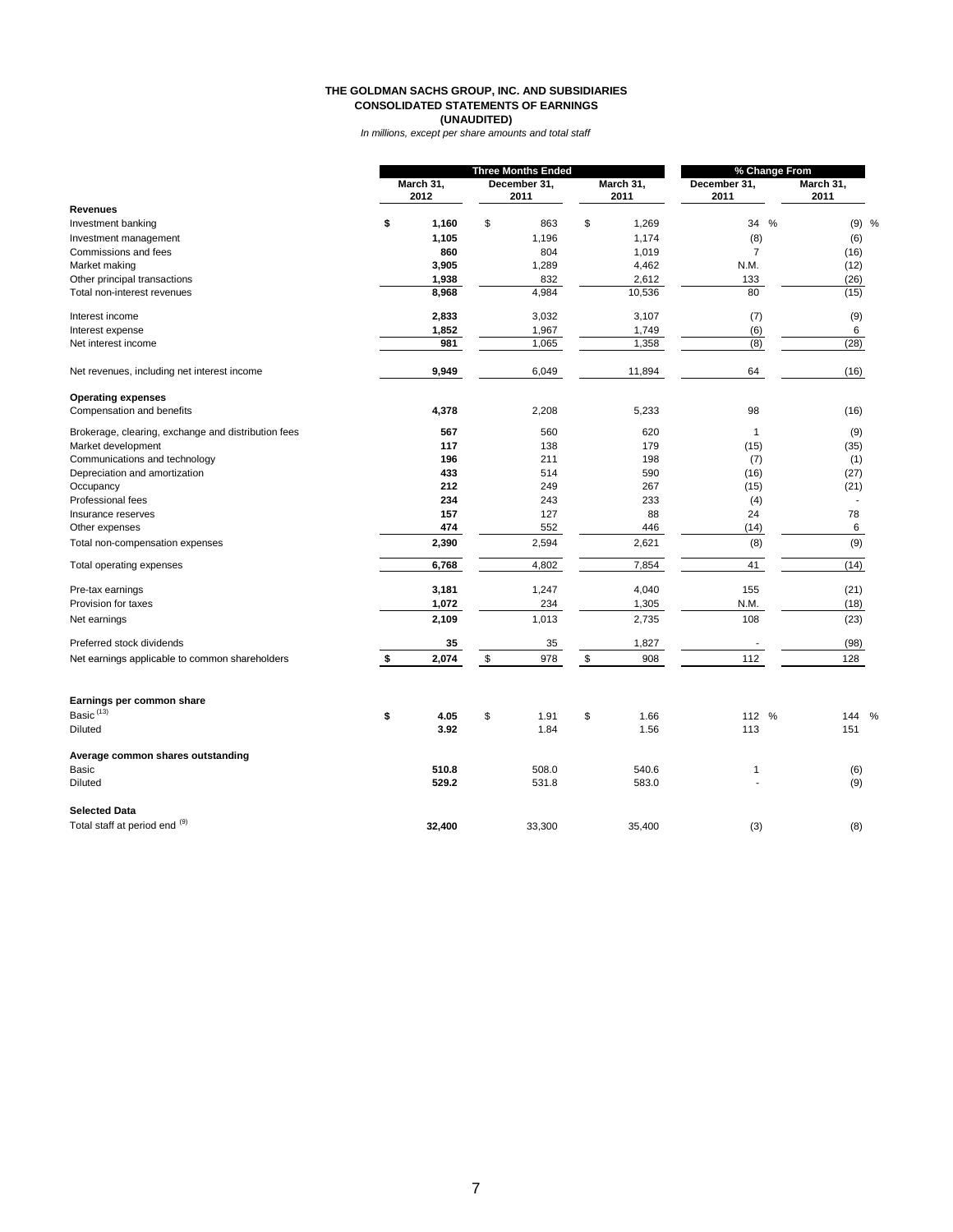#### **THE GOLDMAN SACHS GROUP, INC. AND SUBSIDIARIES SELECTED FINANCIAL DATA (UNAUDITED)**

|                                        |                           | Average Daily VaR <sup>(14)</sup><br>\$ in millions |                      |    |                   |  |  |
|----------------------------------------|---------------------------|-----------------------------------------------------|----------------------|----|-------------------|--|--|
|                                        | <b>Three Months Ended</b> |                                                     |                      |    |                   |  |  |
|                                        | March 31,<br>2012         |                                                     | December 31,<br>2011 |    | March 31,<br>2011 |  |  |
| <b>Risk Categories</b>                 |                           |                                                     |                      |    |                   |  |  |
| Interest rates                         | \$<br>90                  | \$                                                  | 123                  | \$ | 87                |  |  |
| Equity prices                          | 29                        |                                                     | 23                   |    | 49                |  |  |
| Currency rates                         | 15                        |                                                     | 21                   |    | 24                |  |  |
| Commodity prices                       | 26                        |                                                     | 26                   |    | 37                |  |  |
| Diversification effect <sup>(15)</sup> | (65)                      |                                                     | (58)                 |    | (84)              |  |  |
| Total                                  | 95                        | ≏                                                   | 135                  | σ  | 113               |  |  |

# **Assets Under Management (16)**

*\$ in billions*

|                               |                   |  | As of                | % Change From |                   |                      |         |                   |
|-------------------------------|-------------------|--|----------------------|---------------|-------------------|----------------------|---------|-------------------|
|                               | March 31,<br>2012 |  | December 31,<br>2011 |               | March 31,<br>2011 | December 31,<br>2011 |         | March 31,<br>2011 |
| <b>Asset Class</b>            |                   |  |                      |               |                   |                      |         |                   |
| Alternative investments       | 139               |  | 142                  |               | 151               |                      | $(2)$ % | $(8)$ %           |
| Equity                        | 136               |  | 126                  |               | 150               | 8                    |         | (9)               |
| Fixed income                  | 347               |  | 340                  |               | 338               |                      |         |                   |
| Total non-money market assets | 622               |  | 608                  |               | 639               |                      |         | (3)               |
| Money markets                 | 202               |  | 220                  |               | 201               | (8)                  |         |                   |
| Total assets under management | 824               |  | 828                  |               | 840               |                      |         |                   |

|                                                                                                                                  |                   |                   |                      | <b>Three Months Ended</b>  |                   |             |
|----------------------------------------------------------------------------------------------------------------------------------|-------------------|-------------------|----------------------|----------------------------|-------------------|-------------|
|                                                                                                                                  | March 31,<br>2012 |                   | December 31,<br>2011 |                            | March 31,<br>2011 |             |
| Balance, beginning of period                                                                                                     | \$                | 828               | \$                   | 821                        | \$                | 840         |
| Net inflows / (outflows)<br>Alternative investments<br>Equity<br>Fixed income<br>Total non-money market net inflows / (outflows) |                   | (4)<br>(5)<br>(8) |                      | (2)<br>(7)<br>(12)<br>(21) |                   | (5)<br>(5)  |
| Money markets<br>Total net inflows / (outflows)                                                                                  |                   | (18)<br>(26)      |                      | 13<br>(8)                  |                   | (7)<br>(12) |
| Net market appreciation / (depreciation)                                                                                         |                   | 22                |                      | 15                         |                   | 12          |
| Balance, end of period                                                                                                           |                   | 824               |                      | 828                        |                   | 840         |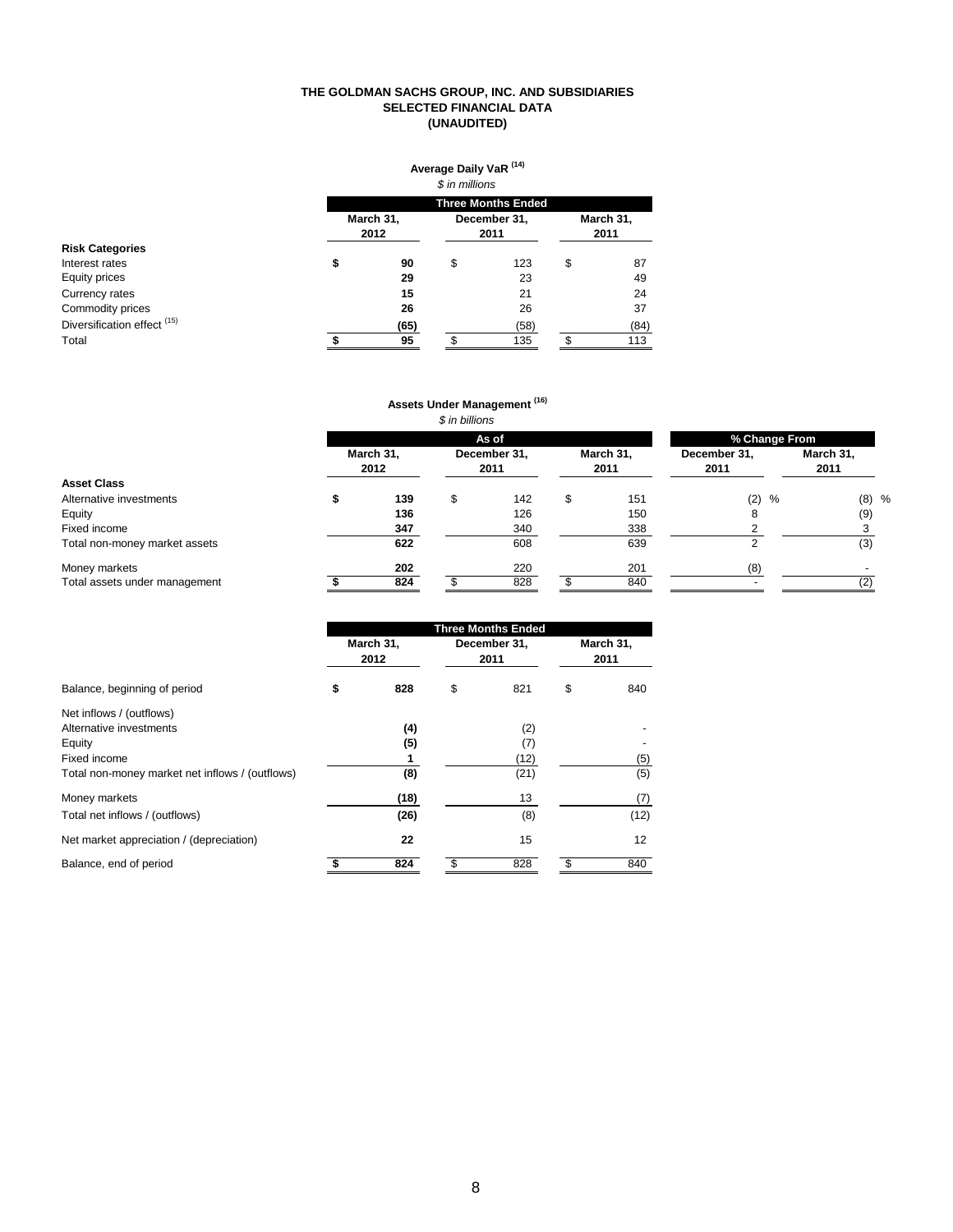#### **Footnotes**

(1) Excluding the impact of the preferred dividend of \$1.64 billion related to the redemption of the firm's Series G Preferred Stock (calculated as the difference between the carrying value and the redemption value of the preferred stock), diluted earnings per common share were \$4.38 for the first quarter of 2011. Management believes that presenting the firm's results for the first quarter of 2011 excluding this dividend is meaningful, as it increases the comparability of period-to-period results. Diluted earnings per common share excluding this dividend is a non-GAAP measure and may not be comparable to similar non-GAAP measures used by other companies. The table below presents the calculation of diluted earnings per common share excluding the impact of this dividend:

|                                                                                                               | For the<br><b>Three Months Ended</b><br>March 31, 2011<br>(unaudited, in millions,<br>except per share<br>amount) |
|---------------------------------------------------------------------------------------------------------------|-------------------------------------------------------------------------------------------------------------------|
| Net earnings applicable to common shareholders                                                                | \$<br>908                                                                                                         |
| Impact of the Series G Preferred Stock dividend                                                               | 1,643                                                                                                             |
| Net earnings applicable to common shareholders, excluding the impact of the Series G Preferred Stock dividend | \$<br>2,551                                                                                                       |
| Divided by: average diluted common shares outstanding                                                         | 583.0                                                                                                             |
| Diluted earnings per common share, excluding the impact of the Series G Preferred Stock dividend              | 4.38                                                                                                              |

(2) Annualized ROE is computed by dividing annualized net earnings applicable to common shareholders by average monthly common shareholders' equity. The table below presents the firm's average common shareholders' equity:

|                             | Average for the                      |
|-----------------------------|--------------------------------------|
|                             | Three Months Ended<br>March 31, 2012 |
|                             | (unaudited, \$ in millions)          |
| Total shareholders' equity  | \$<br>70.824                         |
| Preferred stock             | (3, 100)                             |
| Common shareholders' equity | 67.724                               |

- (3) Thomson Reuters January 1, 2012 through March 31, 2012.
- (4) Tangible common shareholders' equity equals total shareholders' equity less preferred stock, goodwill and identifiable intangible assets. Tangible book value per common share is computed by dividing tangible common shareholders' equity by the number of common shares outstanding, including restricted stock units granted to employees with no future service requirements. Management believes that tangible common shareholders' equity and tangible book value per common share are meaningful because they are measures that the firm and investors use to assess capital adequacy. Tangible common shareholders' equity and tangible book value per common share are non-GAAP measures and may not be comparable to similar non-GAAP measures used by other companies. The table below presents the reconciliation of total shareholders' equity to tangible common shareholders' equity:

|                                             | As of                       |
|---------------------------------------------|-----------------------------|
|                                             | March 31, 2012              |
|                                             | (unaudited, \$ in millions) |
| Total shareholders' equity                  | 71.656<br>\$                |
| Preferred stock                             | (3, 100)                    |
| Common shareholders' equity                 | 68,556                      |
| Goodwill and identifiable intangible assets | (5,370)                     |
| Tangible common shareholders' equity        | 63,186                      |

- (5) The firm's global core excess represents a pool of excess liquidity consisting of unencumbered, highly liquid securities and cash. These amounts represent preliminary estimates as of the date of this earnings release and may be revised in the firm's Quarterly Report on Form 10-Q for the period ended March 31, 2012. For a further discussion of the firm's global core excess liquidity pool, see "Liquidity Risk Management" in Part II, Item 7 "Management's Discussion and Analysis of Financial Condition and Results of Operations" in the firm's Annual Report on Form 10-K for the year ended December 31, 2011.
- (6) The Tier 1 capital ratio equals Tier 1 capital divided by risk-weighted assets. The firm's risk-weighted assets under the Board of Governors of the Federal Reserve System capital adequacy regulations currently applicable to bank holding companies (Basel 1) were approximately \$438 billion as of March 31, 2012. This ratio represents a preliminary estimate as of the date of this earnings release and may be revised in the firm's Quarterly Report on Form 10-Q for the period ended March 31, 2012. For a further discussion of the firm's capital ratios, see "Equity Capital" in Part II, Item 7 "Management's Discussion and Analysis of Financial Condition and Results of Operations" in the firm's Annual Report on Form 10-K for the year ended December 31, 2011.